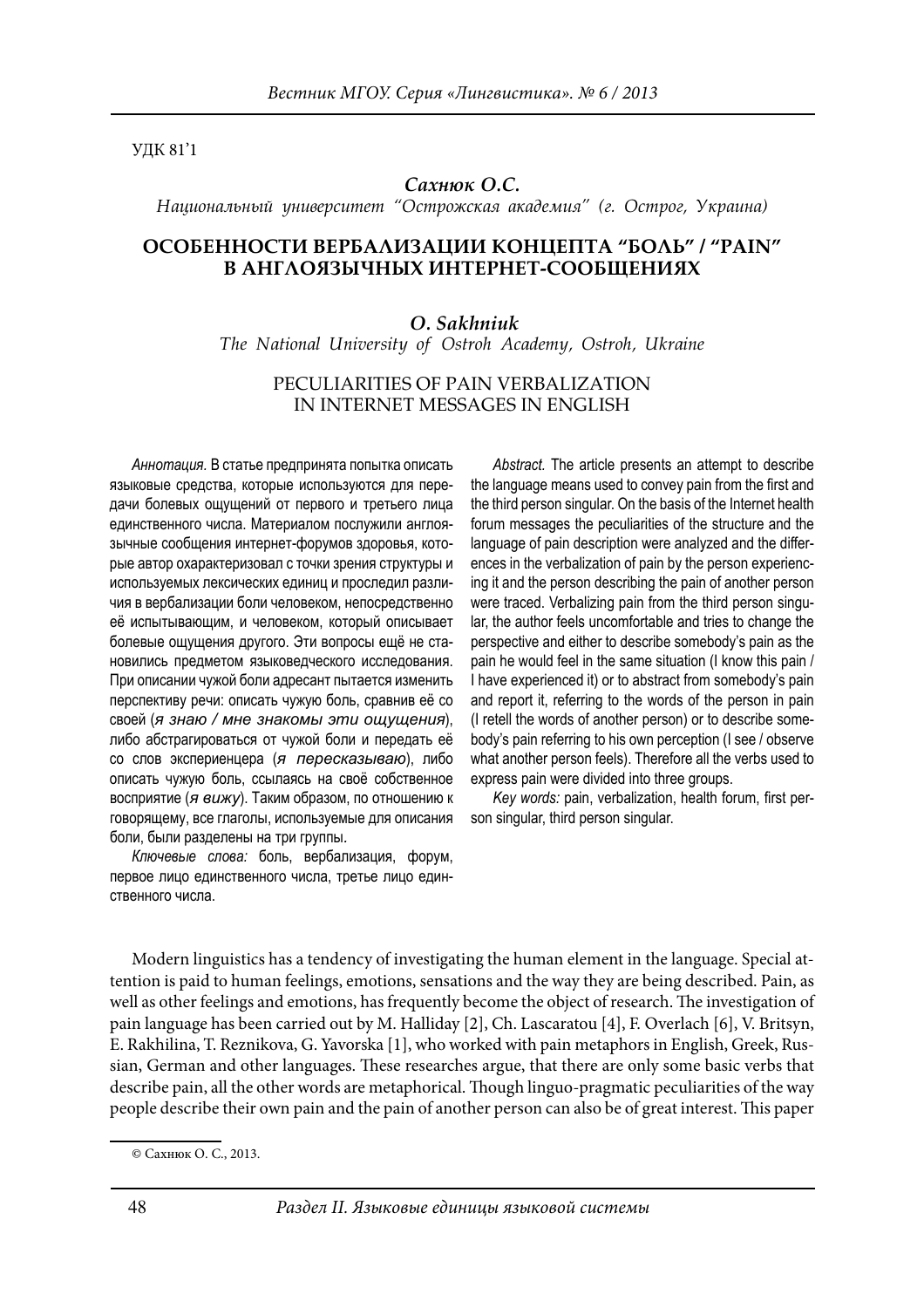will present the study of the linguo-pragmatic aspect of pain conceptualization and differences in verbalization of pain language from the first and the third person singular in particular. We believe that with the change of perspective from the first to the third person singular the way and the language used to verbalize pain experience change as well.

#### **Methodology**

In order to analyze the way people speak about pain the data of English Internet health forums were used [5]. Internet forums are becoming increasingly popular among those people who want to share their feelings and their pain, due to the fact that it is easier to write your feelings down than to speak them aloud to someone else. 100 messages depicting pain from the first and the third person singular were randomly chosen. Fifty of them present the description of pain from the first person singular  $(I -$  perspective) and fifty – from the third person singular (he / she - perspective). It is worth noting that in Internet there are more I-perspective messages than he/she-perspective, due to the pragmatic factors that it is easier to speak about your own pain than the pain of another person. According to E. Husserl, the perception, including the feeling of pain, is absolutely obvious only as the actual experience of experiencing person [3]. L. Wittgenstein describes the interrelation of pain and language on the basis of his concept of 'private language'. Thus, for Wittgenstein pain is a private sensation, because "only I can know whether I am really in pain; another person can only surmise it" [7].

The collected material was analyzed in terms of the structure and the language of the messages.

## **Results and Discussion**

The English language describes pain as a possession, using the possessive pronouns my, his, her, etc. M. Halliday argues that such possession can be owned (to have pain), received (to get pain) or lost (my pains disappeared). But, unlike any other possessions that the person

tries to preserve for himself, in case with pain, he tries to get rid of it, although it is actually impossible [2]. Moreover, in the messages, where the pain is described from the I-perspective, 'my pain' (thus, 'my possession') is used as the opposition to 'your pain' (thus, 'your possession'): I have been experiencing similar to your shooting pains for the last few weeks*. My pains* seem to start behind the upper right part of my nose and go behind my right eye to my forehead (www.ehealthforum.com).

In the description of pain from the he/sheperspective there is no such opposition. Possessive pronouns are used to identify the person, experiencing pain, and to describe his/her feelings: *His pain* is so bad he has black outs (www. ehealthforum.com).

### **The structure of the Internet health forum messages**

The structure of the Internet health forum messages is relatively free. It implies three parts: greeting, stating of the problem and conclusion. Greeting in the Internet forum message depends on its addressee. There are two possible variants: 1) the sender of the message does not know the addressee of the message. He appeals to any forum members willing to read the message and share their personal experience. In this case typical greetings are Hello! Hi! Hello everyone!. Using these forms the sender implies that all the health forum members are one friendly family, called to support and help each other, thus the indefinite pronoun everyone means every single member of this friendly family – the health forum. 2) The sender knows the addressee of the message (usually it is a doctor), because there is the information about him on the home page. In this case the typical greetings are formal (Good evening, Dr. Ketch), implying the respect and trust to the person who has already got some achievements in the field of medicine.

After the greeting the sender presents his problem, that is, describes his pain, its character, localization and so on. The majority of the messages do not contain the sender's personal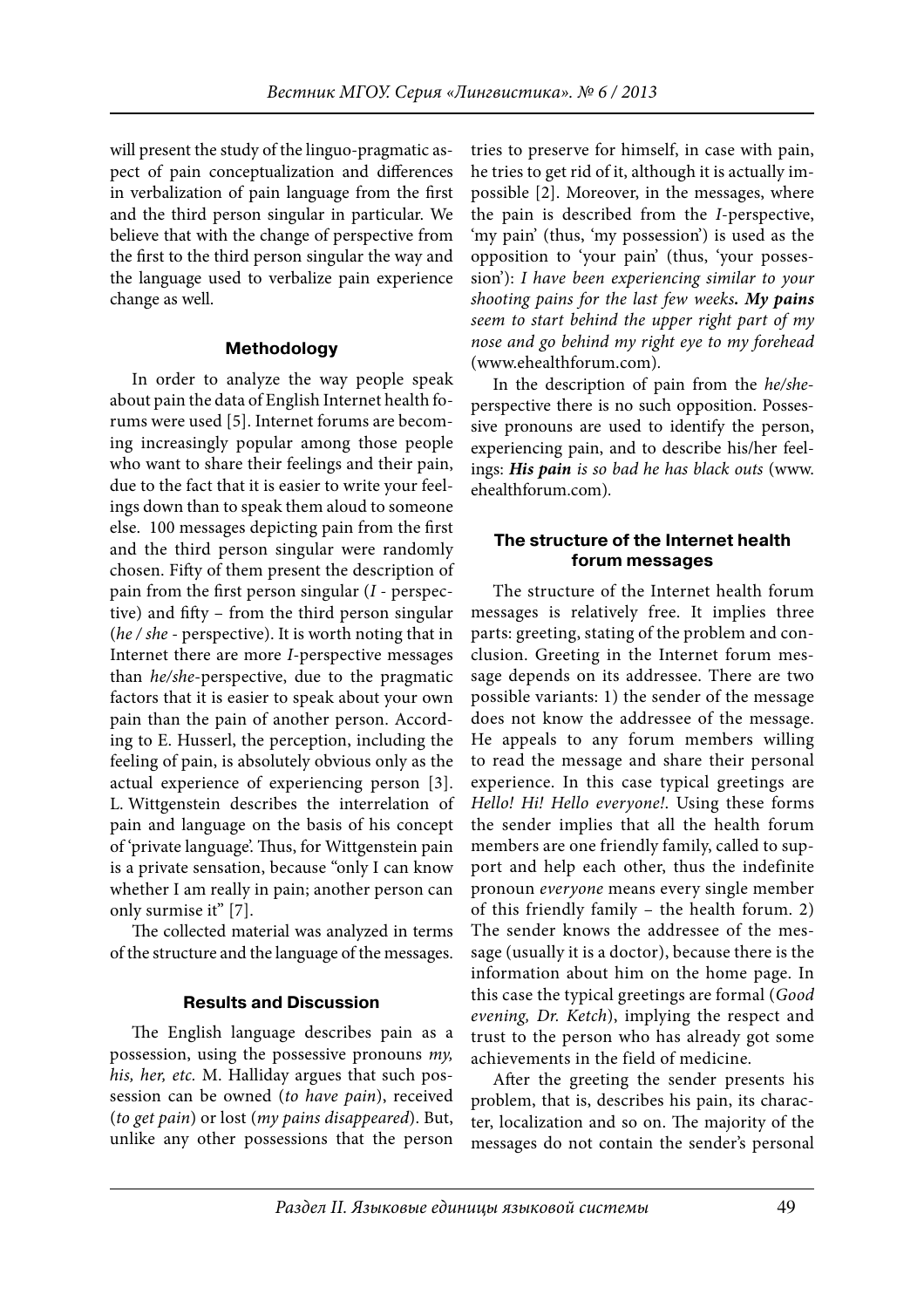information (name, age, etc.), because the author does not consider it to be necessary. The first place of the message is occupied by the description of the pain – the problem that bothers the sender the most – all the rest is not so important.

The opposite situation can be observed in the messages from the he/she-perspective. The sender does not only state the personal data of the one feeling pain (age, weight, health), but also presents their relations (brother, son, daughter, wife, etc.): My husband who is 25 and is in pretty good health has been complaining about a dull ache in his heart region off and on for the past week (www. ehealthforum.com).

The pain messages from the *I*-perspective are normally more informative, emotional, containing many pain descriptions and characteristics, using a lot of medical terms. While the pain messages from the he/she-perspective contain a lot of references to the words and feelings of the person in pain (he/she says, complains, tells me, claims…).

Speaking about his own pain the person concentrates on it and tries to explain it in detail in order to receive a piece of good advice. Thus, a lot of adjectives and participles are used: Recently I started getting extremely *painfull*, *sharp shooting pains* in the right side of my head / temple area down to my ear (www. ehealthforum.com).

Describing the pain of the third person the author concentrates on the feelings of that person, appeals to them: My wife has been having pain in her throat for some time now. It hurts when she swallows and sometimes for no reason at all. I see her noticing the pain often in the morning (www. ehealthforum.com).

The final part of the message contains mostly questions, based on the information stated above, and calls for help. The senders of the messages do not normally use the standard farewell forms, such as Goodbye, due to the fact that they are not leaving in the hope to receive answers, comments to their questions. Sometimes the sender apologizes for the length of his post and thanks to everybody who has read it.

### **Pain description language**

For pain description in English health forum messages the word 'pain' is more preferable compared to its synonyms 'ache' and 'hurt'. In fifty messages from I-perspective the noun 'pain' was used 69 times, compared to the noun 'ache' – 6 times and 'hurt' was used only as the verb (4 times): I have a slight *pain* in the lower ribcage and a shooting *pain* every now and then in the heart area (www.ehealthforum.com).

Describing pain from the he/she-perspective the authors of the messages used the noun 'pain' 46 times, 'ache' – 5 times and 'hurt' was used only as the verb (7 times). Among other words that were used in the Internet health forum messages to present pain were adjectives 'sore' (I-perspective – 5 times, he/she perspective – 4 times) and 'painful' (0 and 3 times retrospectively).

To express pain in the Internet health forum messages the constructions with the verb to have are mostly used (15 cases in the messages from the I-perspective and  $20 - in$  the case of he/sheperspective). Therefore the pain is conceptualized as the possession (see M. Halliday [2]), but the 'possessing of pain' in English can be described in terms of process that started in the past and continues up to now (due to the Present Perfect):  $I$ *have been having* the sharp pain on the right side of my head for a few years (www.ehealthforum.com). The other verbs used to describe pain in English messages from I-perspective are the following:

to experience (10 cases): I have been experiencing a strange pain in my right calf muscle for the past few days;

 $\checkmark$  to get (7 cases): I also get sharp pains;

 $\checkmark$  to feel (pain is a feeling) (5 cases): I have been feeling what seems to be heart pains;

 to struggle (pain is an enemy) (4 cases): I have been struggling with this pain for almost a year;

to notice  $(1 \text{ case})$ , to become aware of  $(1 \text{ case})$ case): I have recently become aware of a dull ache in my center/left chest;

 to be (in passive constructions) (1 case): There was a lot of initial pain;.

In the pain description from he/she-perspective the following verbs are used: